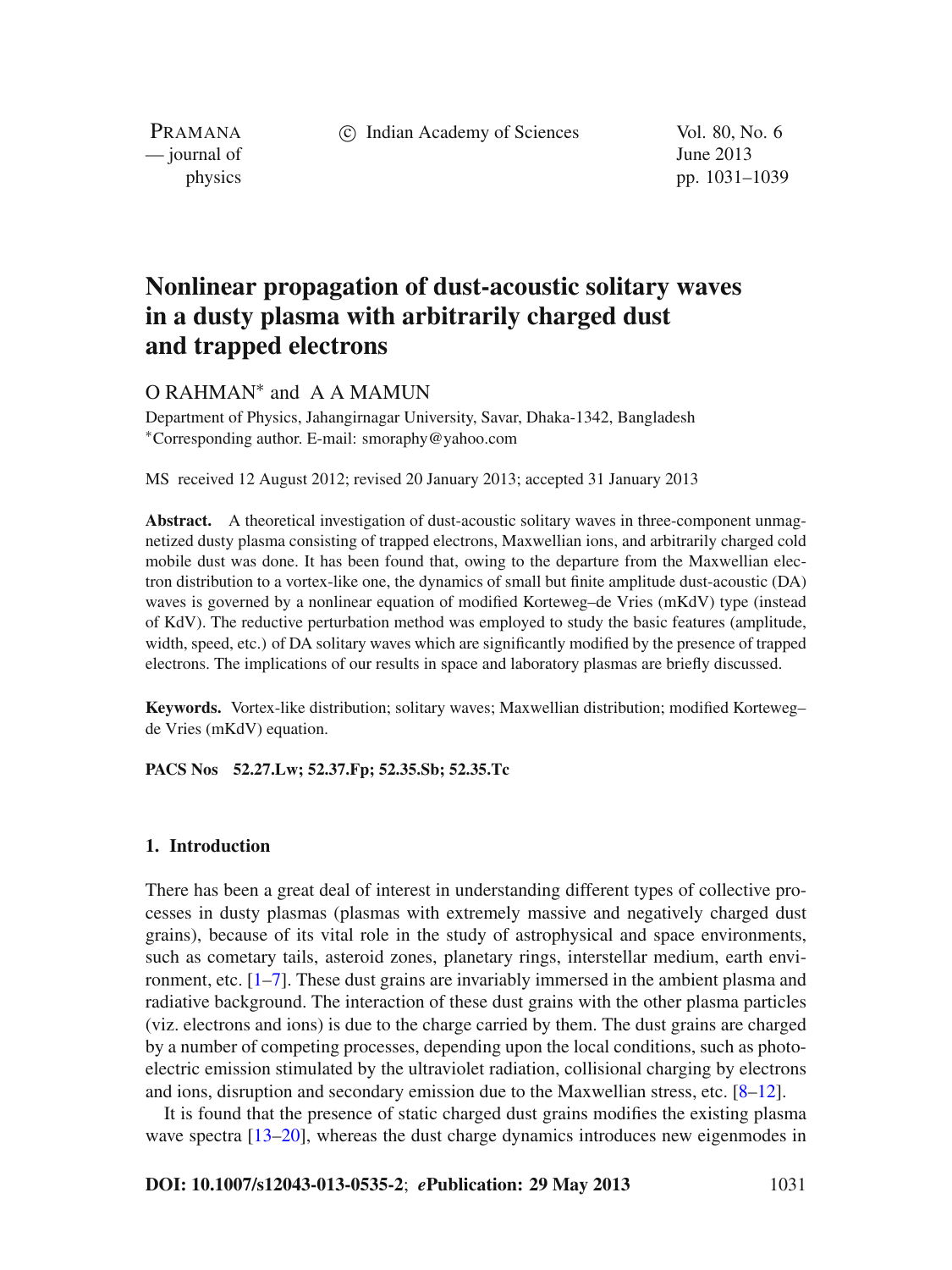dusty plasmas. Bliokh and Yarroshenko [\[13](#page-8-4)] studied electrostatic waves in dusty plasmas and applied their results in interpreting the spoke-like structures in Saturn's rings. Angelis *et al* [\[14](#page-8-6)] investigated the propagation of ion-acoustic waves in a dusty plasma, in which a spatial inhomogeneity is formed by the distribution of immobile dust particles [\[21\]](#page-8-7). They applied their results for interpreting the low-frequency noise enhancement observed by the Vega and Giotto space probes in the dusty regions of Halley's comet. Rao *et al* [\[22\]](#page-8-8), for example, were the first to report theoretically the existence of extremely low phase velocity (in comparison with the electron and ion thermal velocities) DA waves in an unmagnetized dusty plasma whose constituents are inertial charged dust fluid and Boltzmann electrons and ions. Thus, in the DA waves the mass of the dust particle provides the inertia, whereas the restoring force comes from the pressures of inertialess electrons and ions. A laboratory experiment [\[23](#page-8-9)] has conclusively verified the theoretical prediction of Rao *et al* [\[22\]](#page-8-8) and reported some nonlinear features of the DA waves. Mamun *et al* have studied nonlinear DA waves in a two-component dusty plasma consisting of a negatively charged dust fluid and Maxwellian [\[24](#page-8-10)] or non-Maxwellian [\[25\]](#page-8-11) distributed ions. This study has extended our earlier work to a three-component dusty plasma which consists of a negatively charged dust fluid, Boltzman distributed electrons and free as well as trapped ions [\[26](#page-8-12)[,27\]](#page-8-13) which has been found to exhibit by the numerical simulation studies on linear and nonlinear properties of DA waves [\[28](#page-8-14)]. Therefore, in our present work, we consider an unmagnetized dusty plasma system containing vortex-like electrons, Maxwellian ions, and arbitrarily charged cold mobile dust and study the basic properties such as amplitude and width of DA solitary waves.

The manuscript is organized as follows. The basic equations governing the plasma system under consideration is presented in  $\S2$ . The mKdV equation is derived by employing the reductive perturbation method for trapped electron in  $\S$ 3. The solitary wave solution of this mKdV equation is obtained and the properties of these DA solitary structures are discussed in [§4.](#page-4-0) Finally, a brief discussion is presented in [§5.](#page-7-0)

## <span id="page-1-0"></span>**2. Governing equation**

We consider a three-component unmagnetized dusty plasma consisting of Maxwellian ions, trapped electrons, and arbitrarily charged cold mobile dust. At equilibrium, we have  $n_{i0} = n_{e0} - jZ_d n_{d0}$ , where  $n_{i0}$ ,  $n_{d0}$ , and  $n_{e0}$  are the unperturbed ion, dust, and electron number densities, respectively,  $Z_d$  is the number of electrons residing on the dust grains, and  $j = +1$  (−1) for positive (negative) dust. The dynamics of such DA waves in onedimensional form whose phase speed is in between dust thermal speed  $(V_{\text{Td}})$  and ion thermal speed  $(V_{Ti})$ , i.e.  $V_{Td} \ll V_p \ll V_{Ti}$  is governed by [\[24\]](#page-8-10)

$$
\frac{\partial n_{\rm d}}{\partial t} + \frac{\partial}{\partial x}(n_{\rm d}u_{\rm d}) = 0,\tag{1}
$$

$$
\frac{\partial u_{\rm d}}{\partial t} + u_{\rm d} \frac{\partial u_{\rm d}}{\partial x} = -j \frac{\partial \phi}{\partial x},\tag{2}
$$

$$
\frac{\partial^2 \phi}{\partial x^2} = \mu_{\rm e} n_{\rm e} - \mu_{\rm i} n_{\rm i} - j n_{\rm d},\tag{3}
$$

1032 *Pramana – J. Phys.***, Vol. 80, No. 6, June 2013**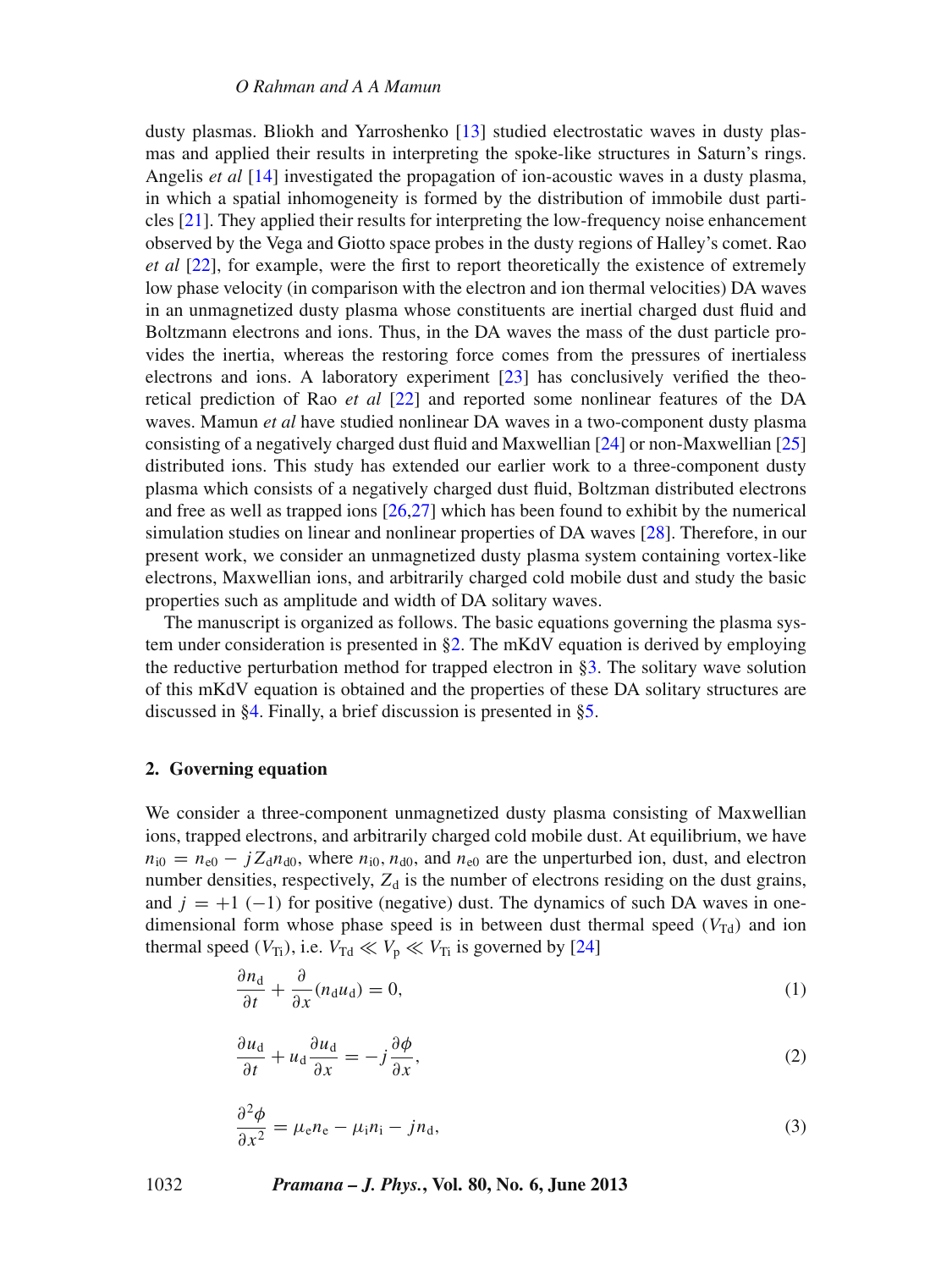where  $n_d$  is the number density of the dust particle normalized to  $n_{d0}$ ,  $n_i$  is the number density of the ion normalized to  $n_{i0}$ ,  $n_e$  is the number density of electron normalized to  $n_{e0}$ ,  $u_d$  is the speed of dust particle normalized to  $C_d = (Z_d k_B T_e / m_d)^{1/2}$ , and  $\phi$  is the electrostatic wave potential normalized to  $k_B T_e/e$ , where  $T_e$  is the electron temperature,  $m_d$  is the mass of arbitrarily charged dust particles, and *e* is the magnitude of the electron charge.  $\mu_e = n_{e0}/Z_d n_{d0}$  and  $\mu_i = n_{i0}/Z_d n_{d0}$ . The time and space variables are in units of dust plasma period  $\omega_{\text{pd}}^{-1} = (m_d/4\pi n_{d0} Z_d^2 e^2)^{1/2}$  and the Debye length  $\lambda_{\rm D} = (k_{\rm B}T_{\rm e}/4\pi n_{\rm d0}e^2)^{1/2}$ , respectively.

To model an electron distribution with trapped particles, we employ a vortex-like electron distribution function of Schamel [\[26](#page-8-12)[,27\]](#page-8-13), which solves the electron Vlasov equation. Thus we have

$$
f_{\rm ef} = \frac{1}{\sqrt{2\pi}} e^{-1/2(v^2 - 2\phi)}, \qquad |v| > \sqrt{2\phi}
$$
  
\n
$$
f_{\rm et} = \frac{1}{\sqrt{2\pi}} e^{-1/2\beta_{\rm e}(v^2 - 2\phi)}, \quad |v| \le \sqrt{2\phi}
$$
\n(4)

where the subscript f (t) represents the free (trapped) electron contribution. It may be noted here that the distribution function, as presented here, is continuous in velocity space and satisfies the regularity requirements for an admissible BGK solution [\[29](#page-8-15)]. Here, the velocity v is normalized to the electron thermal velocity  $v_{te}$  and  $\beta_e$ , which is the ratio of free-electron temperature  $(T_{ef})$  to trapped electron temperature  $(T_{et})$ , is a parameter determining the number of trapped electrons. It has been assumed that the velocity of nonlinear DA waves is small compared to the electron or ion thermal velocity.

Integrating the electron distribution functions over the velocity space, we readily obtain the electron number density  $n_e$  as

$$
n_{e} = I(\phi) + \frac{e^{\beta_{e}\phi}}{\sqrt{|\beta_{e}|}} erf(\sqrt{\beta_{e}\phi}), \qquad \beta_{e} \ge 0,
$$
  

$$
n_{e} = I(\phi) + \frac{2}{\sqrt{\pi |\beta_{e}|}} W(\sqrt{-\beta_{e}\phi}), \qquad \beta_{e} < 0,
$$
 (5)

where

$$
I(\phi) = [1 - \text{erf}(\sqrt{\phi})]e^{\phi}
$$
  
\n
$$
\text{erf}(\sqrt{\beta_{e}\phi}) = \frac{2}{\sqrt{\pi}} \int_{0}^{\sqrt{\beta_{e}\phi}} e^{-y^{2}} dy
$$
  
\n
$$
W(\sqrt{-\beta_{e}\phi}) = e^{\beta_{e}\phi} \int_{0}^{\sqrt{-\beta_{e}\phi}} e^{y^{2}} dy
$$
\n(6)

If we expand  $n_e$  for the small-amplitude limit and keep the terms up to  $\phi^2$ , it is found that  $n_e$  is the same for both  $\beta_e \ge 0$  and  $\beta_e < 0$  and is finally given by

<span id="page-2-0"></span>
$$
n_{\rm e} = 1 + \phi - \gamma \phi^{3/2} + \frac{1}{2} \phi^2,\tag{7}
$$

where  $\gamma = 4(1 - \beta_e)/3\sqrt{\pi}$  and  $\beta_e$  is a parameter which determines the number of trapped ions [\[30\]](#page-8-16). We note that  $\beta_e = 1$  ( $\beta_e = 0$ ) represents a Maxwellian (flat-topped) distribution, whereas  $\beta_e < 0$  represents a trapped electron distribution.

*Pramana – J. Phys.***, Vol. 80, No. 6, June 2013** 1033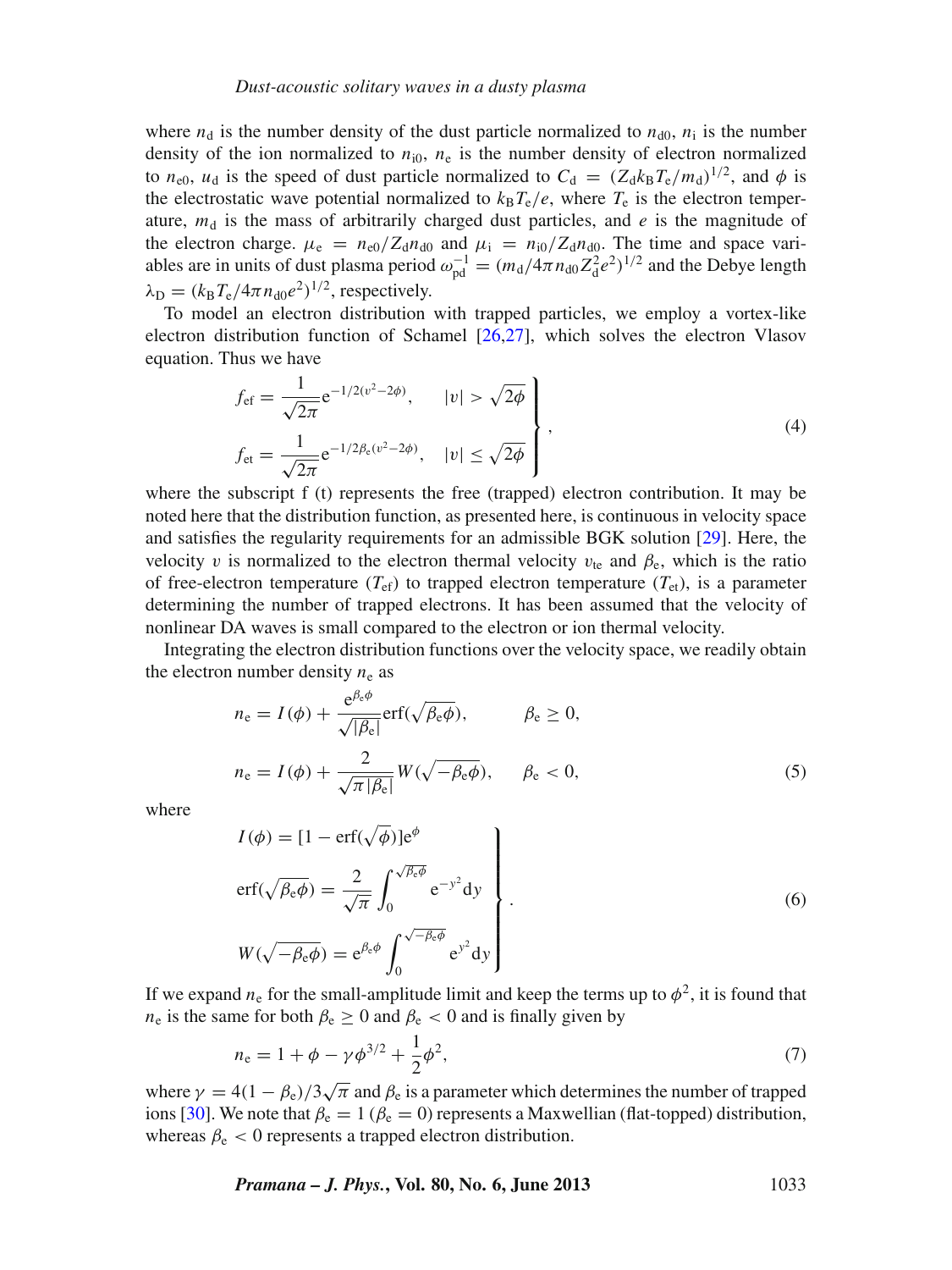## <span id="page-3-0"></span>**3. Modified KdV equation for trapped electrons**

We now follow the reductive perturbation technique [\[31](#page-8-17)] and construct a weakly nonlinear theory for the DA waves with small but finite amplitude, which leads to the scaling of independent variables through the stretched coordinates [\[26](#page-8-12)[,27](#page-8-13)] as

$$
\xi = \epsilon^{1/4} (x - v_{\text{p}} t) \n\tau = \epsilon^{3/4} t
$$
\n(8)

where  $\epsilon$  is the smallness parameter measuring the weakness of the dispersion and  $v_p$  is the nonlinear wave phase velocity. We can expand the perturbed quantities  $n_d$ ,  $u_d$ , and  $\phi$ about their equilibrium values in powers of  $\epsilon$ , including terms  $\epsilon^{3/2}$ ,

<span id="page-3-1"></span>
$$
n_{d} = 1 + \epsilon n_{d}^{(1)} + \epsilon^{3/2} n_{d}^{(2)} + \cdots
$$
  
\n
$$
u_{d} = o + \epsilon u_{d}^{(1)} + \epsilon^{3/2} u^{(2)} + \cdots
$$
  
\n
$$
\phi = o + \epsilon \phi^{(1)} + \epsilon^{3/2} \phi^{(2)} + \cdots
$$
\n(9)

Next, substituting eqs  $(7)$ – $(9)$  into eqs  $(1)$ – $(3)$  one can obtain the lowest order continuity equation, momentum equation, and Poisson's equation which in turn can be solved as

$$
u_{\rm d}^{(1)} = \frac{j\phi^{(1)}}{v_{\rm p}},\tag{10}
$$

$$
n_{\rm d}^{(1)} = \frac{j\phi^{(1)}}{v_{\rm p}^2},\tag{11}
$$

<span id="page-3-2"></span>
$$
v_{\rm p}^2 = \frac{j^2}{\mu_{\rm e} + \alpha \mu_{\rm i}},\tag{12}
$$

where  $\alpha = T_e/T_i$  i.e.,  $\alpha$  is the ratio of the electron temperature  $(T_e)$  and ion temperature  $(T_i)$ . Therefore, eq. [\(9\)](#page-3-1) represents the linear dispersion relation for DA waves. It is clear that the phase speed  $(v_p)$  of SWs is independent of the polarity of dust particles. Putting the values of eqs  $(7)$ – $(12)$  into eqs  $(1)$ – $(3)$ , we obtain the next higher-order equations,

<span id="page-3-3"></span>
$$
\frac{\partial n_{\rm d}^{(1)}}{\partial \tau} - v_{\rm p} \frac{\partial n_{\rm d}^{(2)}}{\partial \xi} + \frac{\partial u_{\rm d}^{(2)}}{\partial \xi} = 0,\tag{13}
$$

$$
\frac{\partial u_{\rm d}^{(1)}}{\partial \tau} - v_{\rm p} \frac{\partial u_{\rm d}^{(2)}}{\partial \xi} + j \frac{\partial \phi^{(2)}}{\partial \xi} = 0, \tag{14}
$$

<span id="page-3-4"></span>
$$
\frac{\partial^2 \phi^{(1)}}{\partial \xi^2} = \mu_e \phi^{(2)} - \gamma [\phi^{(1)}]^{3/2} + \mu_i \alpha \phi^{(2)} - j n_d^{(2)}.
$$
 (15)

1034 *Pramana – J. Phys.***, Vol. 80, No. 6, June 2013**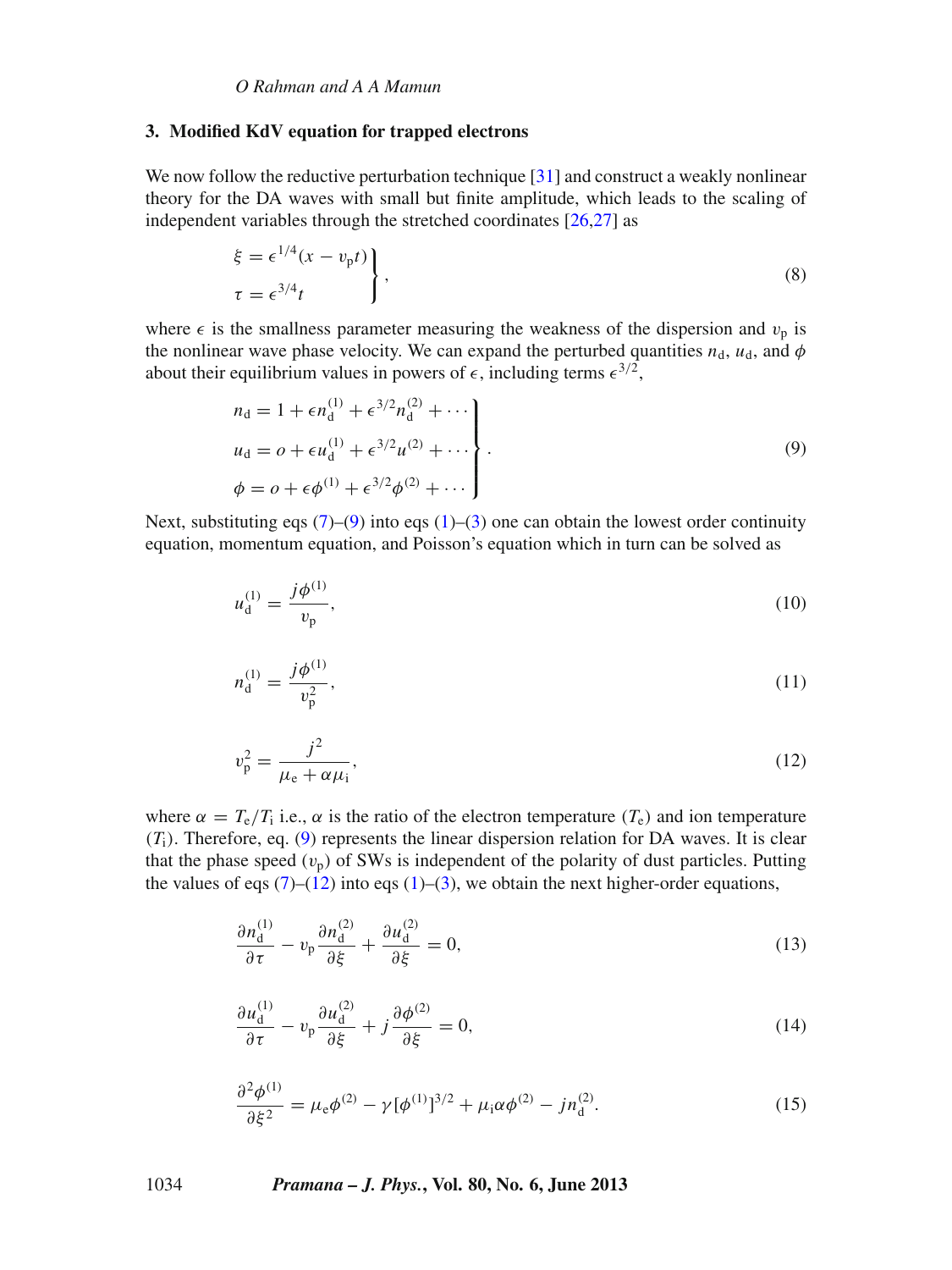Now, using eqs [\(13\)](#page-3-3)–[\(15\)](#page-3-4) one can easily eliminate  $(\partial n_d^{(2)}/\partial \xi)$ ,  $(\partial u_d^{(2)}/\partial \xi)$ , and  $(\partial \phi^{(2)}/\partial \xi)$ , and obtain

<span id="page-4-2"></span>
$$
\frac{\partial \phi^{(1)}}{\partial \tau} + A \sqrt{\phi^{(1)}} \frac{\partial \phi^{(1)}}{\partial \xi} + B \frac{\partial^3 \phi^{(1)}}{\partial \xi^3} = 0,\tag{16}
$$

where

$$
A = \frac{3\gamma}{4} \frac{v_{\rm p}}{(\mu_{\rm e} + \alpha \mu_{\rm i})},\tag{17}
$$

$$
B = \frac{v_{\rm p}}{2(\mu_{\rm e} + \alpha \mu_{\rm i})}.\tag{18}
$$

Equation [\(16\)](#page-4-2) is a mKdV equation for trapped electrons, exhibiting stronger nonlinearity, smaller width, and larger propagation velocity of the nonlinear wave.

# <span id="page-4-0"></span>**4. Solution of mKdV equation**

The stationary solution of this mKdV equation can be obtained by transforming the independent variables  $\xi$  and  $\tau$  to  $x = \xi - u_0 \tau$ ,  $\tau = \tau$ , where  $u_0$  is the constant solitary wave velocity. Now using the appropriate boundary conditions for localized disturbances, viz.  $\phi^{(1)} \to 0$ ,  $(d\phi^{(1)}/dx) \to 0$ ,  $(d^2\phi^{(1)}/dx^2) \to 0$  at  $x \to \pm \infty$ . Thus, one can express the stationary solution of this mKdV equation as

<span id="page-4-3"></span>
$$
\phi^{(1)} = \phi_m \operatorname{sech}^4\left[\frac{(\xi - u_0 \tau)}{\Delta}\right],\tag{19}
$$

<span id="page-4-1"></span>where  $\phi_m = (15u_0/8A)^2$  is the amplitude and  $\Delta = \sqrt{16B/u_0}$  is the width of the solitary waves, respectively. It is clear from eq. [\(19\)](#page-4-3) that the solitary waves will be associated with



**Figure 1.** The variation of amplitude  $(\phi_m)$  of the solitary wave with  $\mu_e$  and  $\mu_i$  for  $u_0 = 0.1$ ,  $j = 1$ ,  $\alpha = 2$ , and  $\beta_e = -0.9$ .

*Pramana – J. Phys.***, Vol. 80, No. 6, June 2013** 1035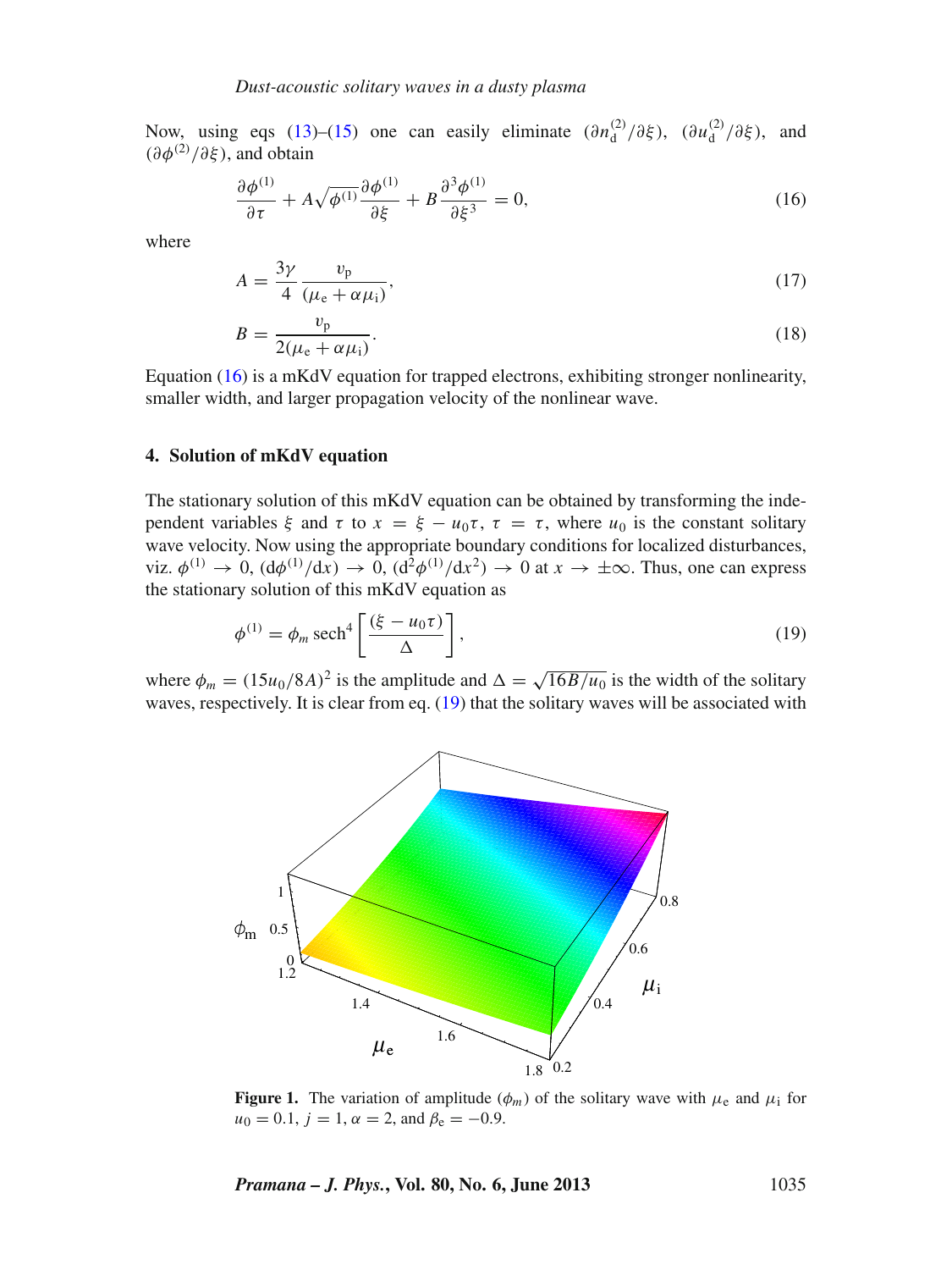<span id="page-5-1"></span>

**Figure 2.** The variation of amplitude  $(\phi_m)$  of the solitary wave with  $\alpha$  and  $\beta_e$  for  $u_0 = 0.1$ ,  $j = 1$ ,  $\mu_i = 0.1$ , and  $\mu_e = 1.1$ .

positive potential ( $\phi_m > 0$ ), and the width of the solitary waves will have positive value. It should be noted here that the perturbation method, which is only valid for small but finite amplitude limit, is not valid for large amplitude. As  $u_0 > 0$ , there exist solitary waves with positive potential only, i.e., solitary structures with enhanced density only. It is seen that as  $u_0$  increases, the amplitude increases while the width decreases and, that as  $|\beta_e|$  increases, the amplitude decreases for  $\beta_e < 0$  (a vortex-like excavated trapped electron distribution)

<span id="page-5-0"></span>

**Figure 3.** The variation of width ( $\Delta$ ) of the solitary wave with  $\mu_i$  and  $\mu_e$  for  $u_0 = 0.1$ ,  $j = \pm 1$ , and  $\alpha = 10$ .

1036 *Pramana – J. Phys.***, Vol. 80, No. 6, June 2013**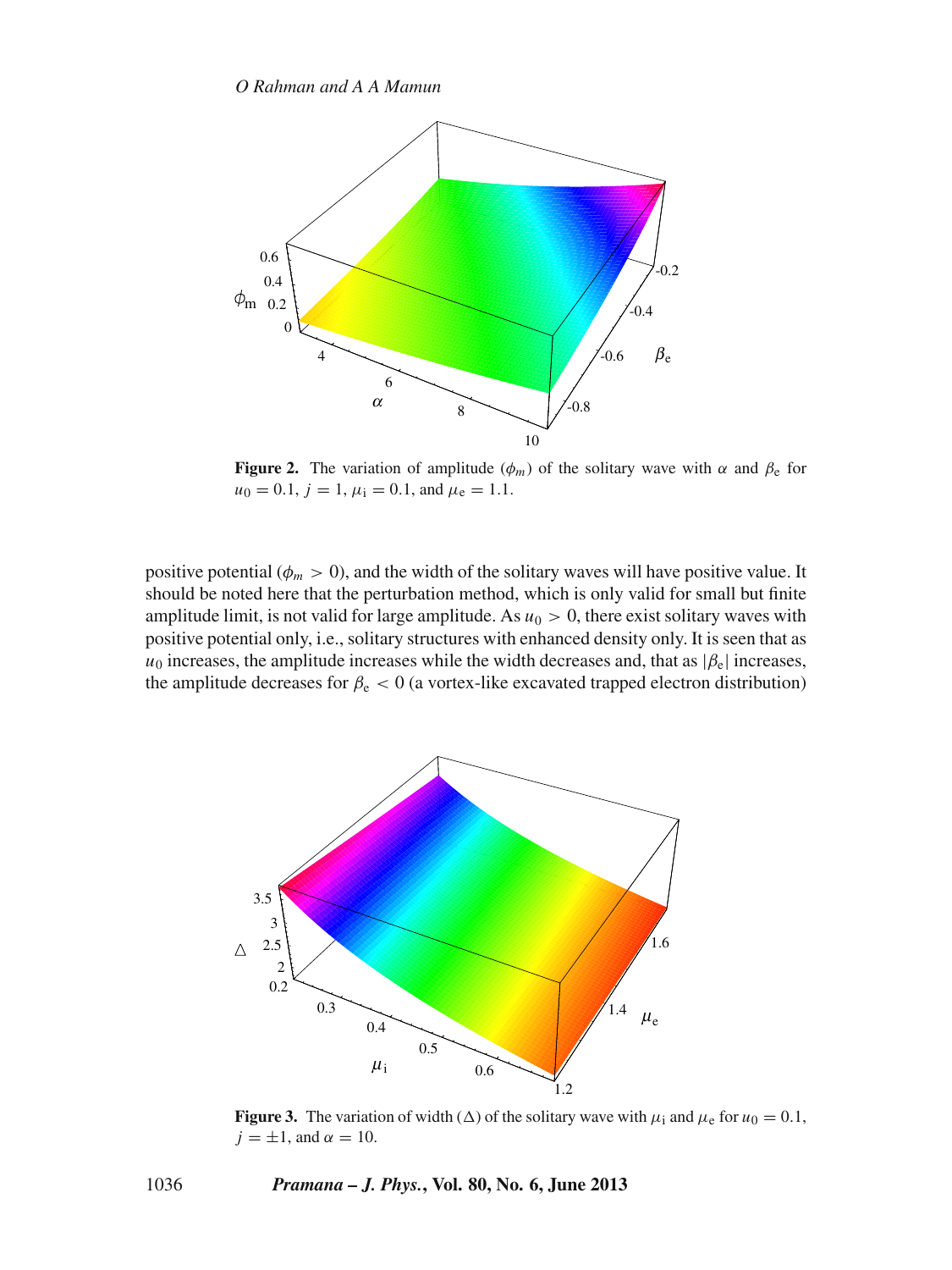<span id="page-6-0"></span>

**Figure 4.** The variation of phase speed  $(v_p)$  of the solitary wave with  $\alpha$  for  $j = \pm 1$ ,  $\mu_e = 0.1$ , and  $\mu_i = 0.9$ .

and increases for  $\beta_e > 0$ . It is clear that due to the trapped electrons, we have found soliton-like structures of larger amplitude, smaller width, and higher propagation velocity than that involving isothermal electron. From the dispersion relation we found that the polarity of dust particles has no effect on the phase speed of these solitary waves. Figure [1](#page-4-1) shows the variation of the amplitude ( $\phi_m$ ) of SWs with  $\mu_e$  and  $\mu_i$  for  $u_0 = 0.1$ ,  $j = 1$ ,  $\alpha = 4$ , and  $\beta_e = -0.9$ . From figure [1](#page-4-1) we see that the amplitude ( $\phi_m$ ) of the SWs increases by increasing the value of both  $\mu_e$  (slowly) and  $\mu_i$  (rapidly), but it has no effect on the polarity of the dust particles. Figure [2](#page-5-1) shows the variation of the amplitude  $(\phi_m)$  of SWs with  $\alpha$  and  $\beta_e$  for  $u_0 = 0.1$ ,  $j = 1$ ,  $\mu_i = 1.5$ , and  $\mu_e = 0.5$ . Figure [2](#page-5-1) shows that the amplitude ( $\phi_m$ ) of the SWs increases by increasing the value of  $\alpha$  (slowly) and  $\beta_e$ (very rapidly). Figure [3](#page-5-0) shows the variation of the width ( $\Delta$ ) of SWs with  $\mu_i$  and  $\mu_e$  for

<span id="page-6-1"></span>

**Figure 5.** The variation of width ( $\Delta$ ) of the solitary wave with  $\alpha$  for  $u_0 = 0.1$ ,  $j =$  $\pm 1$ ,  $\mu_e = 0.2$ , and  $\mu_i = 0.8$ .

*Pramana – J. Phys.***, Vol. 80, No. 6, June 2013** 1037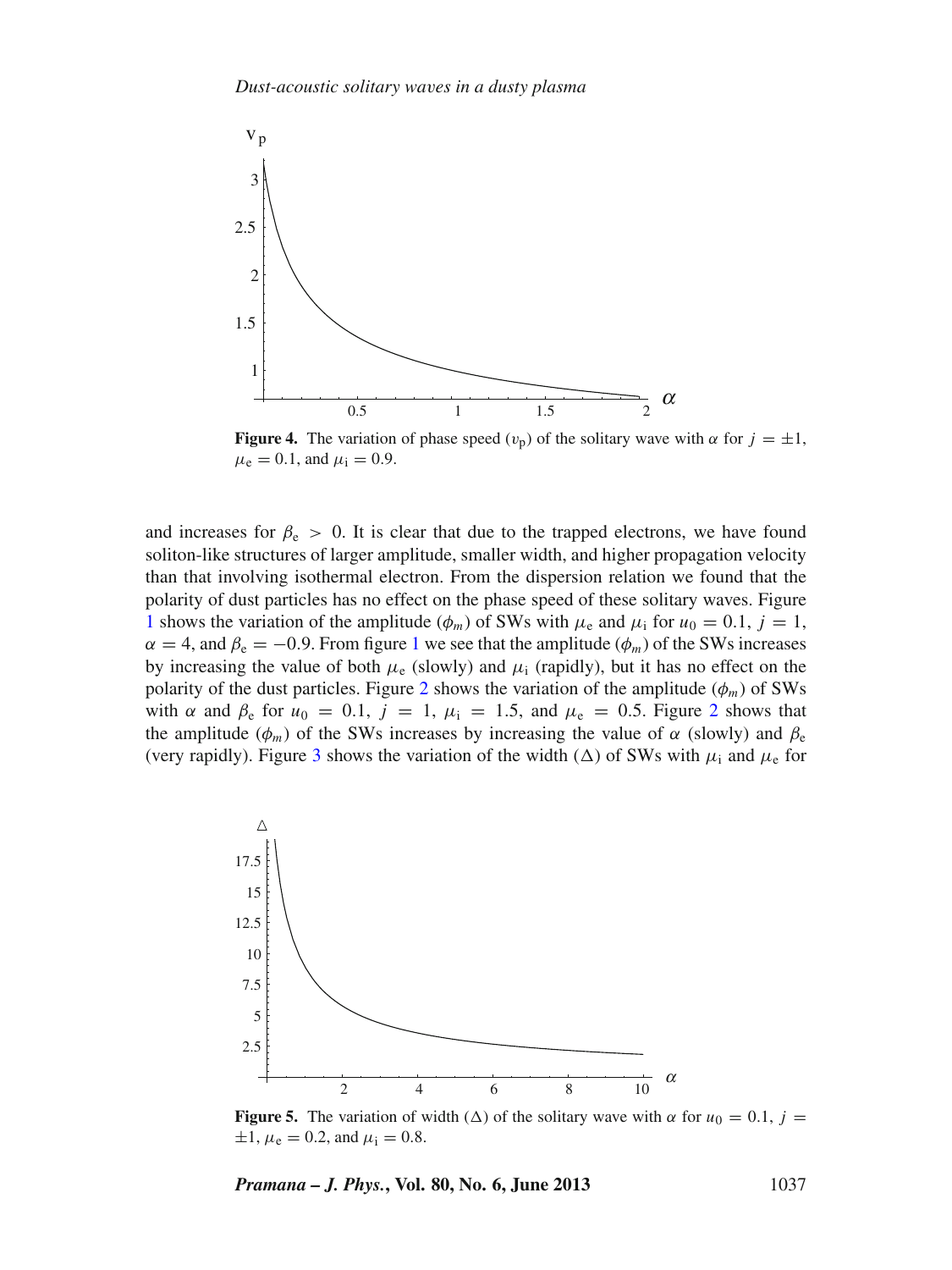## *O Rahman and A A Mamun*

 $u_0 = 0.1$ ,  $j = 1$ , and  $\alpha = 10$ . Figure [3](#page-5-0) shows that the width ( $\Delta$ ) of the SWs decreases rapidly (slowly) by increasing the value of  $\mu_i$  ( $\mu_e$ ). Figure [4](#page-6-0) shows the variation of the phase speed  $(v_p)$  of SWs with  $\alpha$  for  $j = \pm 1$  (i.e.,  $j = +1$  for positively charged dust and  $j = -1$  for negatively charged dust),  $\mu_e = 0.1$ , and  $\mu_i = 0.9$ . Figure [4](#page-6-0) indicates that the phase of the SWs decreases by increasing the value of  $\alpha$  but it does not depend on the polarity of dust particles. Figure [5](#page-6-1) shows the variation of the width  $(\Delta)$  of SWs with  $\alpha$ for  $u_0 = 0.1$ ,  $\mu_e = 0.2$ ,  $\mu_i = 0.8$ , and  $j = \pm 1$ . Figure [5](#page-6-1) also indicates that the width of the SWs decreases by increasing the value of  $\alpha$ . It has been found that the width of the solitary waves does not depend on the polarity of the dust particles.

## <span id="page-7-0"></span>**5. Discussion**

We have considered an unmagnetized collisionless three-component dusty plasma consisting of extremely massive, micron-sized, arbitrarily charged, cold mobile dust grains, Maxwellian ions, trapped electrons, and have studied the DA solitary waves associated with positive potential only by deriving the mKdV equation. It has been found that the basic features of such DA solitary waves are significantly modified by the presence of trapped electrons. It is also found that the DA solitary waves in our dusty plasma model differ from the usual KdV equation by their polarity, width, speed, and the power of sech. The results, which have been obtained from this investigation, can be summarized as follows:

- (1) Dusty plasmas, whose constituents are cold dust particulates, Maxwellian ions, and trapped electrons of different constant temperatures, are found to support solitary waves associated with the non-linear DA waves.
- (2) Furthermore, in the presence of vortex-like electron distribution, the dynamics of weakly dispersive non-linear DA waves is governed by the mKdV equation, the stationary solution of which is represented in the form of an inverted secant hyperbolic fourth profile. Thus, the potential polarity of the DA solitary waves in our dusty plasma is different from the usual IA solitary waves in an electron–ion plasma.
- (3) It is found that non-isothermal electrons are responsible for DA solitary waves which have smaller width, larger amplitude, and higher propagation velocity than that involving isothermal or Maxwellian electrons, and that they can be represented in the form sech<sup>4</sup>( $z/\Delta$ ), instead of sech<sup>2</sup>( $z/\Delta$ ) which is the stationary solution of the standard KdV equation.
- (4) It is also clear that for a vortex-like excavated trapped electrons distribution, i.e., for  $\beta_e$  < 0, as  $|\beta_e|$  increases the amplitude of the solitary waves decreases.
- (5) It is also found that the polarity of dust particles has no effect on the nonlinear propagation of DA solitary waves.
- (6) It has also been found that the phase speed of DA solitary waves is independent of the polarity of the dust particles, i.e., either positively charged or negatively charged dust particles.

We hope that our present results should be helpful to understand the basic features of the electrostatic disturbances in space and laboratory devices. The present work can also provide a guideline for interpreting the most recent numerical simulation results, which